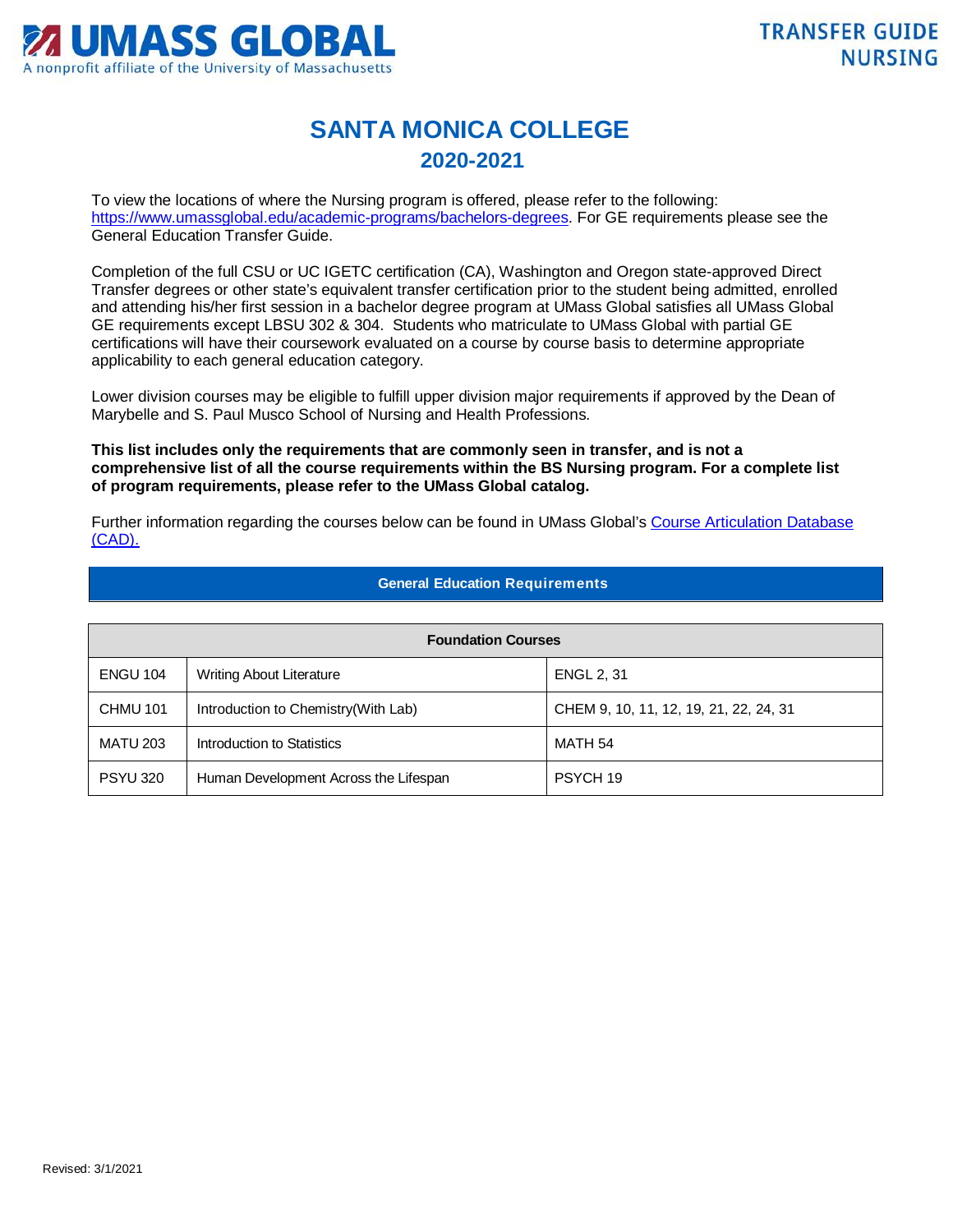| <b>Foundation Courses</b> |                                                             |                                                                                                                                                                                                                                                                                                                                                                                                                                                                                                                                                                                                                                                                                                                                                                                                                                                                                                                                                                                                                                                                                                                                              |  |
|---------------------------|-------------------------------------------------------------|----------------------------------------------------------------------------------------------------------------------------------------------------------------------------------------------------------------------------------------------------------------------------------------------------------------------------------------------------------------------------------------------------------------------------------------------------------------------------------------------------------------------------------------------------------------------------------------------------------------------------------------------------------------------------------------------------------------------------------------------------------------------------------------------------------------------------------------------------------------------------------------------------------------------------------------------------------------------------------------------------------------------------------------------------------------------------------------------------------------------------------------------|--|
| Humanities                | Humanities (Foreign Language or Sign Language<br>Preferred) | AHIS 1, 2, 3, 5, 6, 11, 15, 17, 18, 21, 22, 52, 71, 72<br>ANIM <sub>5</sub><br>ARABIC 1<br>ART 10A, 10B, 20A, 20B<br>ASL 1, 2<br>BUS 29, 32*<br>CHNESE 1, 2, 3, 4, 8, 9<br>COM ST 9, 11*, 12, 14, 16, 20, 21, 30, 35*, 36, 37*<br>DANCE 2, 5, 6, 7<br>ENGL 3, 4, 5, 6, 7, 8, 9, 10, 14, 15, 17, 18, 26, 30A,<br>30B, 32, 34, 38, 39, 40, 41, 45, 49, 50, 51, 52, 53,<br>54, 55, 56, 57, 58, 59, 60, 61, 70, 300<br>ENVRN 20<br><b>FASHN 8</b><br>FILM 1, 2, 5, 6, 7, 8, 9, 10, 11<br>FRENCH 1, 2, 3, 4, 8<br>GERMAN 1, 2, 3, 4, 8<br><b>GLOBAL STUDIES 3</b><br>HEBREW 1, 2, 3, 4, 8<br>HIST 53, 55*<br>HUM 9A, 26, 28S<br>ITAL 1, 2, 3, 4, 8<br>JAPAN 1, 2, 3, 4, 8, 9<br>KOREAN 1, 2, 3, 4, 8, 25<br>LING <sub>1</sub><br>MEDIA 1, 3, 10, 26<br>MUSIC 1, 7, 29, 30, 31, 32, 33, 34, 36, 37, 39<br>PERSIN 1, 2<br>PHILOS 1, 2, 3, 4, 5, 6, 7, 9, 10, 11, 20, 22, 23, 24,<br>41, 48, 51, 52<br><b>PHOTO 1, 52</b><br>PORTGS <sub>1</sub><br>PSYCH <sub>5</sub><br><b>REL ST 51, 52</b><br>RUSS 1, 2, 8<br>SPAN 1, 2, 3, 4, 8, 9, 11, 12, 20, 25<br><b>TH ART 2, 5</b><br><b>TURKSH1</b><br>*Cannot double-count with other area requirements |  |